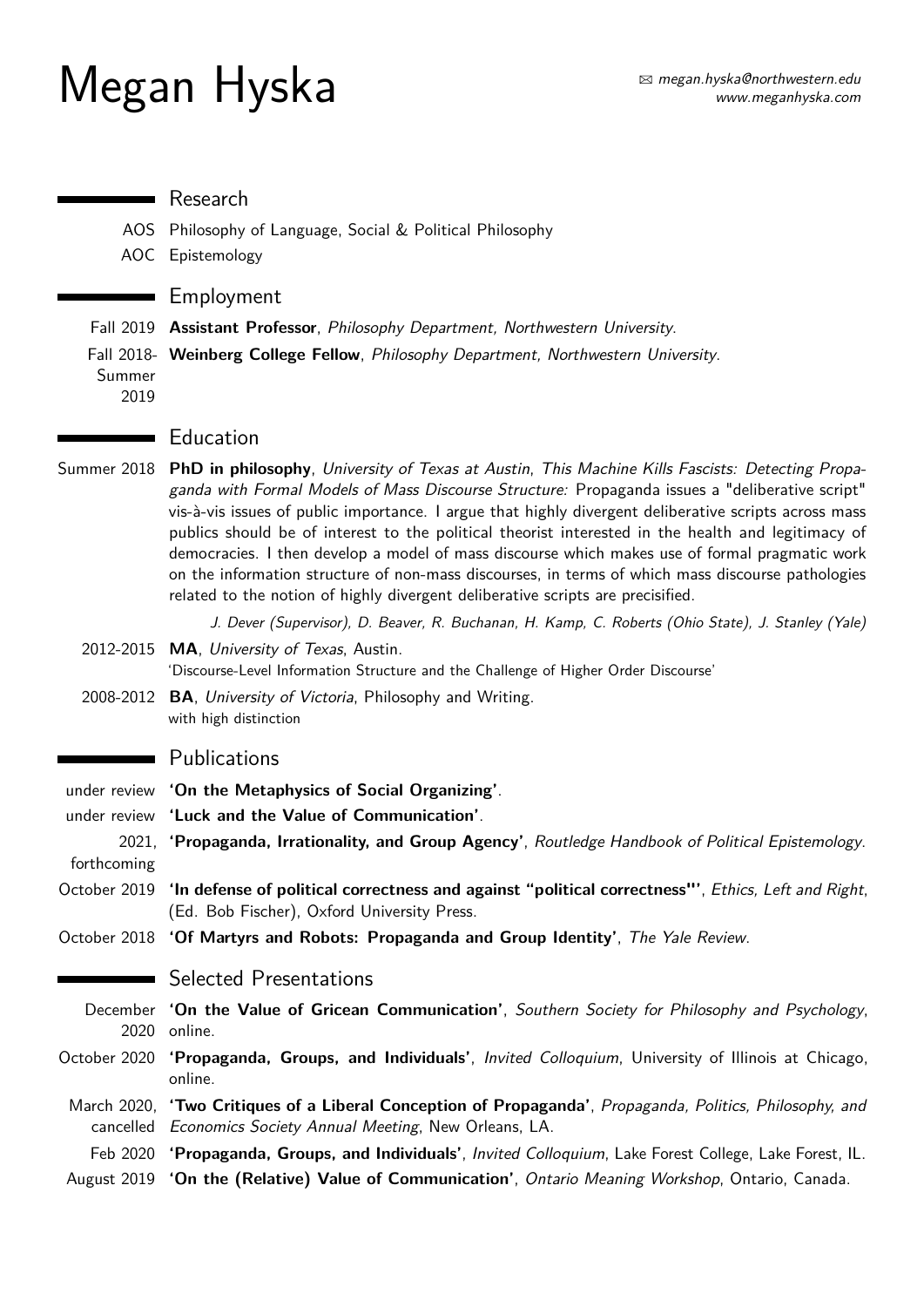- June 2019 **'Luck and the Value of Communication'**, 5th Biennial Mentoring Workshop for Pre-Tenure Women in Philosophy, Boston, MA.
- April 2019 **'Protest and Propaganda'**, Bowling Green Workshop in Applied Ethics and Public Policy: 'The Ethics of Public Discourse', Bowling Green, OH.
- Nov 2018 **'On the Discourse-Structural Dynamics of Higher Order Utterances'**, New York Philosophy of Language Workshop, New York, NY.
- Nov 2018 **'Propaganda for Realists'**, Northeastern Illinois State University Colloquium, Chicago, IL.
- June 2018 **'Polarization as Propaganda'**, The Prindle Institute for Ethics Applied Epistemology Research Retreat, Greencastle, IN.
- April 2016 **'Information Structure and the Challenge of Higher Order Discourse'**, American Philosophical Association Pacific Division Meeting, San Francisco, CA.
- Nov 2015 **'On the Politics of the Function Inference'**, Society for Women and Philosophy (Ireland) Annual Meeting, Dublin, Ireland.
- June 2015 **'Discourse-level Information Structure and the Challenge of Metadiscursives'**, Canadian Philosophical Association Annual General Meeting, Ottawa, ON.
- April 2015 **'Minimalism, contextualism, and successful communication'**, American Philosophical Association Pacific Division Meeting, Vancouver, BC.
- Feb 2014 **'Resisting addictive desire: difficulty and epistemic exculpation'**, Ryerson University Graduate Conference, Toronto, ON.
- Jan 2013 **'Phenomenological false negatives and the cognitive phenomenology debate'**, Department of Philosophy Colloquium, University of Victoria, Victoria, BC.

#### **Exercise** Professional Service

- 2020/2021 **Program Committee**, American Philosophical Association Central Division Meeting 2022.
- 2020/2021 **Cognitive Science Program Committee**, Northwestern University.
- 2020/2021 **Ad-hoc climate committee**, Philosophy Department, Northwestern University.
- 2019/2020 **Visiting Speakers Committee**, Philosophy Department, Northwestern University.
- October 2017, **Facilitator**, Focus Groups on Climate for Women and Trans Students in Graduate and Professional April 2018 Programs, Graduate Student Assembly, UT Austin.
	- 2016-2018 **Instructor**, Corrupt the Youth, Eastside Memorial Highschool. A philosophy program run at underresourced schools
	- 2016-2017 **Policy Advisor, Faculty Liaison**, Minorities and Philosophy, UT Austin Chapter.
	- 2015-2016 **President**, Minorities and Philosophy, UT Austin Chapter.
	- 2013-2014 **Founder, Organizer**, Feminist Philosophy Reading Group, UT Austin.
	- 2013-2014 **Member**, Organizing Committee, Philosophy Graduate Conference, UT Austin.

#### Awards

2015 **Doctoral Fellowship**, Social Science and Humanities Research Council of Canada.

#### **Teaching**

#### At Northwestern University

- Winter 2021 PHIL353: Philosophy of Language: Language in Context
- Winter 2021 Phil109-6: Freshman Seminar on Propaganda
- Fall 2020 PHIL253: Introduction to the Philosophy of Language
- Winter 2020 PHIL253: Introduction to the Philosophy of Language
	- Fall 2019 Phil109-6: Freshman Seminar on Propaganda
		- Fall 2019 PHIL 328: Classics of Analytic Philosophy